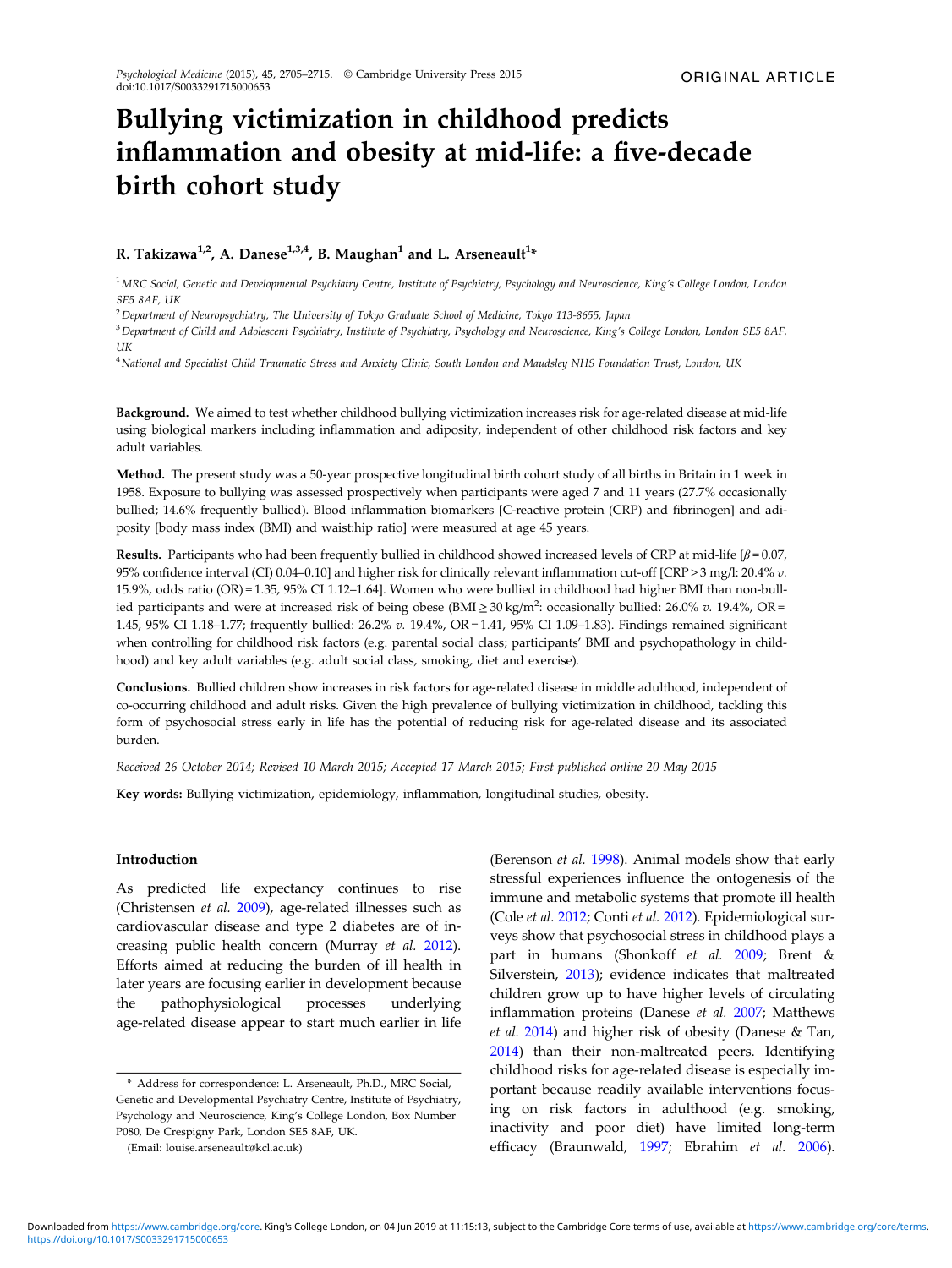Targeting potentially malleable risk factors early in life may provide alternative strategies to limit the burden of disease in an ageing population.

We explored these issues in relation to bullying victimization, a stressor that is common in childhood (Nansel et al. [2001\)](#page-9-0) and is increasingly considered a form of maltreatment alongside abuse and neglect by adults (Gilbert et al. [2009\)](#page-8-0). Bullying victimization occurs between people in the same age groups (e.g., children, adolescents, adults), where an imbalance of power makes it difficult for victims to defend themselves (Olweus, [1993](#page-9-0)). Victimization by bullies is associated with an increased risk of mental health disorders in childhood and adolescence (Arseneault et al. [2010](#page-8-0)); young victims of bullying show higher levels of anxiety and depression (Salmon et al. [1998](#page-10-0); Bond et al. [2001;](#page-8-0) Arseneault et al. [2010](#page-8-0)) and also severe problems such as self-harm (Fisher et al. [2012](#page-8-0)), psychotic symptoms (Schreier et al. [2009](#page-10-0); Arseneault et al. [2011\)](#page-8-0) and suicidality (van Geel et al. [2014\)](#page-10-0). Using the sample reported on here, we have shown that these risks persist to mid-life, and that they extend beyond mental health to affect physical and cognitive health and socio-economic outcomes (Takizawa et al. [2014](#page-10-0)). Bullying victimization has also been found to be associated with low-grade systemic inflammation in young adults in a US epidemiological sample (Copeland et al. [2014\)](#page-8-0) and obesity (Midei & Matthews, [2011;](#page-8-0) Qualter et al. [2015](#page-10-0)). At this stage, however, it is not known whether exposure to bullying is associated with other markers of age-related disease and whether any such effect persists to mid-life, when markers are commonly used to predict disease. An answer to this question would improve understanding of the mechanisms involved in the ageing process and would further our knowledge on the outcomes associated with childhood bullying victimization.

We aimed to extend previous findings by testing whether childhood bullying victimization, assessed prospectively in a 50-year British birth cohort study, exerts effects on biological risks for age-related disease at mid-life. Following other research (Whitlock et al. [2009;](#page-10-0) Wormser et al. [2011](#page-10-0); Kaptoge et al. [2012](#page-8-0); Singh et al. [2013\)](#page-10-0), we focused on indicators of inflammatory processes [e.g. C-reactive protein (CRP) and fibrinogen] and adiposity [body mass index (BMI) and waist:hip ratio] as our main indicators of such risks. We controlled for potential confounders of bullying victimization in childhood and known correlates of the selected outcomes in adult life. We hypothesized that cohort members who had been the victims of bullying in childhood would have higher levels of inflammatory markers and adiposity at mid-life, compared with participants who were not bullied, indicating a greater liability to later age-related disease.

#### Method

#### **Participants**

Data were from the National Child Development Study (NCDS), the 1958 British birth cohort study (Power & Elliott, [2006](#page-10-0)). Information was collected on 98% of all births in 1 week in 1958 in England, Scotland and Wales ( $n = 17416$ ). Subsequent followups took place at ages 7, 11 and 16 years in childhood, and at ages 23, 33, 42, 45, 50 and 55 years in adult life. We report on data collected at birth, from the age 7 and 11 years childhood contacts, and from the age 45 years biomedical survey. Ethical approval for the biomedical survey was given by the South East Multi-Centre Research Ethics Committee.

#### Assessment of bullying

Exposure to bullying was assessed via parental interviews when participants were 7 and 11 years. At each age, parents were asked if their child was bullied by other children 'never', 'sometimes' or 'frequently'. We combined responses from both interviews  $(n = 11)$ 500) to create a three-level indicator of exposure to childhood bullying: 0 = never bullied ('never' at both 7 and 11 years); 1 = occasionally bullied ('sometimes' at either  $7$  or  $11$  years);  $2 =$  frequently bullied ('frequently' at either 7 or 11 years, or 'sometimes' at both ages). Where only one parental interview was available ( $n = 2405$  at age 7 years;  $n = 1311$  at age 11 years), responses from that interview were used, providing bullying assessments on 86% of cohort members. Consistent with findings in contemporary cohorts (Nansel et al. [2004\)](#page-9-0), bullying victimization was common in this 1950s sample: 27.7% of children had been exposed to occasional bullying, and 14.6% had been frequently bullied.

Reports of bullying victimization from mothers and children have been shown to be similarly associated with emotional and behavioural problems (Shakoor et al. [2011](#page-10-0)). Although agreement between informants is typically low (Ronning et al. [2009;](#page-10-0) Wienke Totura et al. [2009](#page-10-0)), this suggests that both informants provide a unique and meaningful perspective on bullying victimization.

#### Measures of adult biomarkers

The biomedical survey was undertaken by trained nurses and included venepuncture, physical measurements and an in-home interview (Power & Elliott, [2006](#page-10-0)). Venous blood samples were centrifuged and the aliquots of plasma stored at −70 °C. CRP was measured by high-sensitivity nephelometric analysis of latex particles coated with CRP monoclonal antibodies (BN ProSpec protein analyser; Dade Behring, Germany).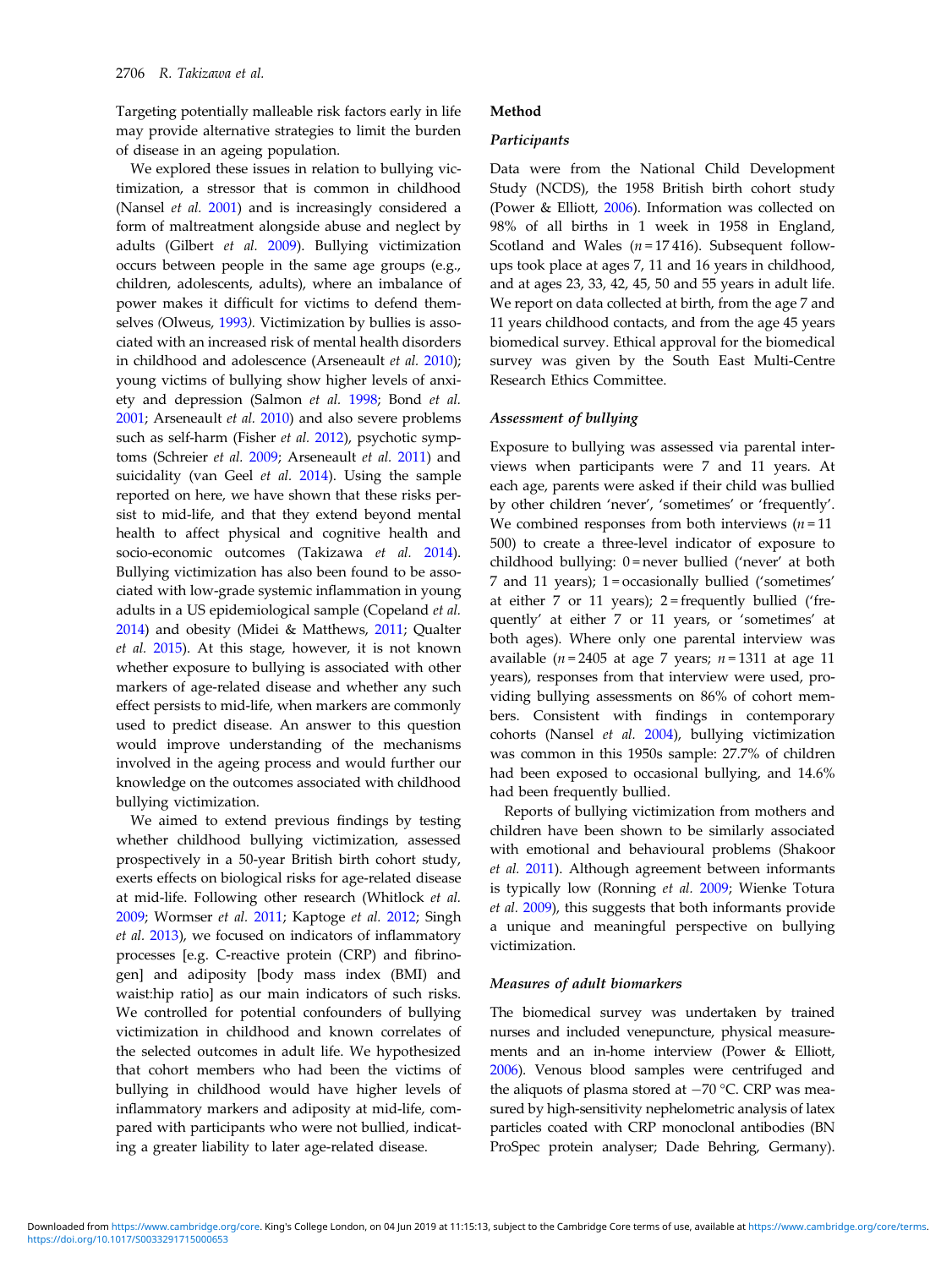Inter- and intra-assay coefficients of variation were <10%. We excluded participants (n = 210) with CRP of 10 mg/l or more. We used two indicators of CRP levels: (i) a continuous measure (log-transformed to reduce skewness); and (ii) a dichotomous low versus high risk indicator based on the Centers for Disease Control and Prevention/American Heart Association definition of high cardiovascular risk (CRP > 3 mg/l) (Pearson et al. [2003](#page-9-0)). Fibrinogen was determined by the Clauss method (MDA 180 coagulometer; Biomerieux, UK). All analytes were monitored for internal quality control by Levey–Jennings plots during the assay period.

An anthropometric assessment was also conducted at the biomedical survey, providing measures of BMI [weight (kg)/height  $(m)^2$ ] and waist:hip ratio [waist circumference (cm)/hip circumference (cm)]. We used two indicators of BMI: (i) a continuous measure; and (ii) a dichotomous indicator identifying obese participants with a BMI of  $30 \text{ kg/m}^2$  or more.

## Childhood confounders

## Childhood physical status

Birth weight was taken from medical records and childhood BMI was calculated from height and weight measured at age 7 years.

#### Childhood cognition/behaviour

Childhood intelligence quotient (IQ) was assessed at age 11 years using a standardized 80-item general ability test (Douglas, [1964\)](#page-8-0) with verbal and non-verbal components, and the values were standardized (mean=100, S.D.=15) in the whole sample. Childhood internalizing and externalizing problems were derived from teacher ratings on the Bristol Social Adjustment Guides (Stott, [1969\)](#page-10-0) at 7 and 11 years (Clark et al. [2007\)](#page-8-0). We used the mean of scores summed across these two ages where both measures were available  $(n = 12366)$ , and single-age measures for the remainder of the sample  $(n=3136)$ .

#### Childhood environment

Family social class in childhood was classified on the basis of the father's occupation at age 7 years, and categorized as professional/managerial/technical, other non-manual, skilled manual, and unskilled manual (Office of Population Censuses and Surveys, [1980](#page-9-0)). Childhood adversity was assessed from both prospective and retrospective reports. Information prospectively collected from parents and teachers was used to create an eight-item scale of low parental involvement, including indicators of the child's physical appearance and the parents' activities with the child at ages 7 and 11 years (Power et al. [2012\)](#page-10-0). Retrospectively at age 45 years, participants completed a 16-item questionnaire (Rosenman & Rodgers, [2004\)](#page-10-0) about their exposure to a range of childhood adversities including poverty, parental mental health and drug/alcohol problems, family conflict, and physical and sexual abuse.

## Adult correlates

We also took account of a range of adult factors (health-related behaviours and other correlates) with established associations with inflammatory markers and obesity in adult life. Data from the age 42 years interviews provided a range of sociodemographic and health behaviour indicators, including: (i) adult social class of cohort member (categorized in a similar way to parental social class in childhood); (ii) smoking status  $(0 = never or ex-smoker; 1 = current smoker);$ (iii) regular exercise  $(0 = no; 1 = yes, regularly);$  (iv) diet (eating fruits and vegetables, coded from  $0 =$ never to  $6 = more than once per day$ .

Depressive and anxiety disorders were assessed at age 45 years using the Depression and Anxiety modules of the Revised Clinical Interview Schedule (Lewis et al. [1992\)](#page-8-0). Diagnoses were derived according to standard algorithms for International Classification of Diseases (ICD)-10 diagnoses. We used summary measures of: (i) mild, moderate and severe depressive disorders; (ii) any anxiety disorders (including generalized anxiety disorder, specific and social phobias, panic disorder and agoraphobia); and (iii) any anxiety or depressive disorders. The age 45 years assessments also included the Alcohol Use Disorders Identification Test (AUDIT; Babor et al. [2001](#page-8-0)), a 10-item screening questionnaire designed by the World Health Organization to identify mild alcohol dependence.

At the biomedical survey, participants were assessed for their use of medications for cardiovascular, respiratory and central nervous systems, infections, endocrine system and other problems, including systemic steroids, respiratory steroids, non-steroidal anti-inflammatory drugs, prophylactic aspirin, anti-gout medications, antirheumatic medications, statins and oestrogens.

## Attrition

Sample retention in childhood was high (92% at age 7 and 11 years) (Power & Elliott, [2006](#page-10-0)). Retention rates were lower in adulthood, with data available on 78% of those invited for the mid-life biomedical survey (9426/12 069). For the current analyses, we took a conservative approach and report on 7102 cohort members with complete data on bullying victimization at age 7 or 11 years, and also inflammatory markers at the biomedical survey. Non-participation was unrelated to exposure to childhood bullying (online Supplementary Table S1), but was predicted by male gender, low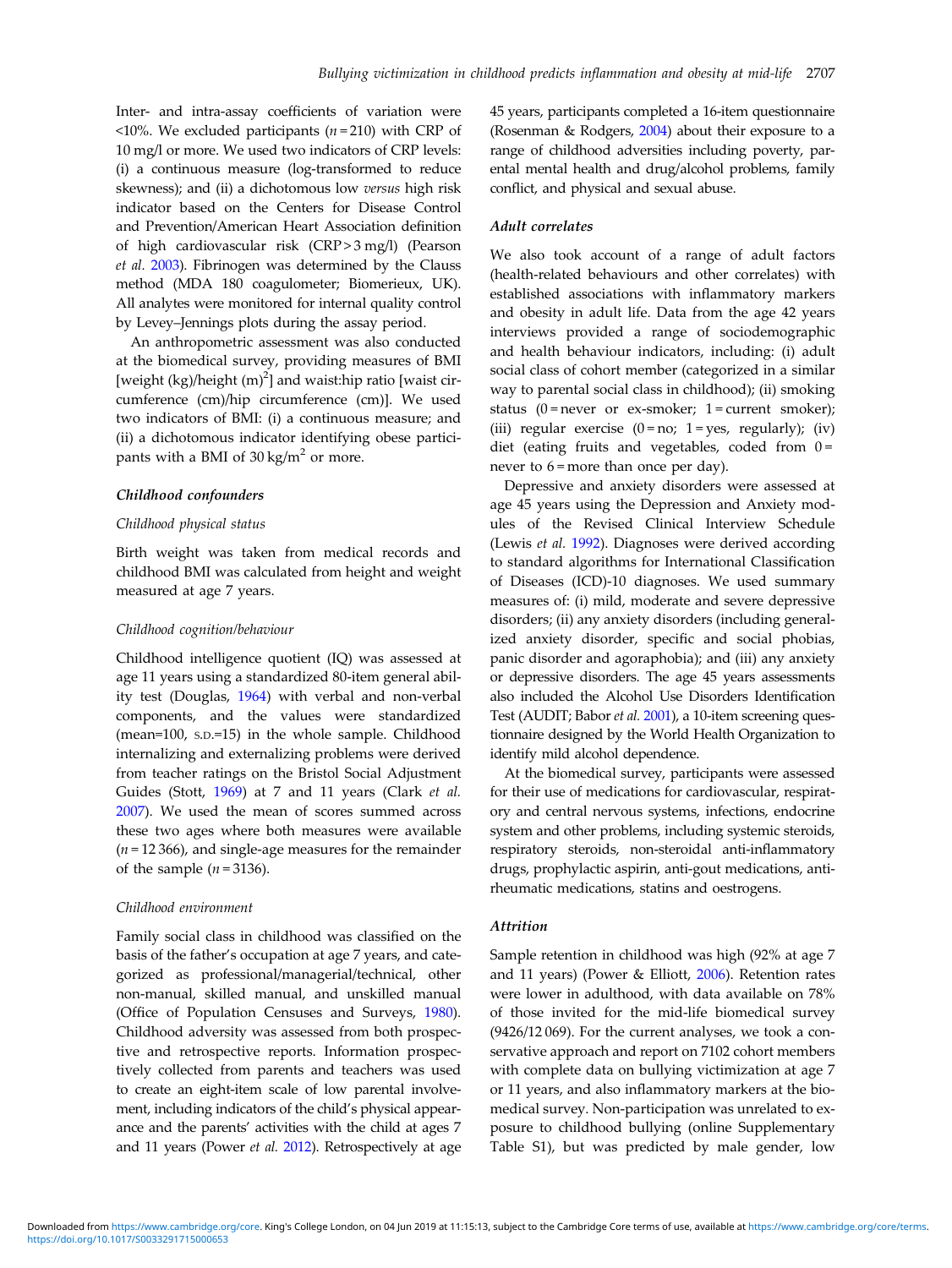|                                  | Total<br>$(n = 7102)$ | Bullied at ages 7 and 11 years | Group difference           |                           |                 |                  |
|----------------------------------|-----------------------|--------------------------------|----------------------------|---------------------------|-----------------|------------------|
| Risks for cardiovascular disease |                       | Never<br>$(n=4190)$            | Occasionally<br>$(n=1919)$ | Frequently<br>$(n = 993)$ | $F/\chi^2$ (df) | $\boldsymbol{p}$ |
| Inflammation                     |                       |                                |                            |                           |                 |                  |
| CRP > 3 mg/l, $n$ (%)            | 1178 (17.2)           | 646 (15.9)                     | 332 (18.1)                 | 200(20.4)                 | 11.01(2)        | 0.004            |
| $CRP$ (log <sub>10</sub> ), mg/l | $-0.02(0.48)$         | $-0.03(0.48)$                  | $-0.01(0.49)$              | 0.04(0.47)                | 9.44            | < 0.001          |
| Fibrinogen, g/l                  | 2.93(0.57)            | 2.91(0.56)                     | 2.94(0.58)                 | 2.97(0.58)                | 3.88            | 0.021            |
| Adiposity                        |                       |                                |                            |                           |                 |                  |
| Obesity, $n$ (%) <sup>b</sup>    |                       |                                |                            |                           |                 |                  |
| Total                            | 1613 (23.2)           | 886 (21.4)                     | 471 (25.5)                 | 256(25.5)                 | 13.43(2)        | 0.001            |
| Males                            | 861 (24.3)            | 471 (23.6)                     | 247 (25.2)                 | 143(25.0)                 | 0.89            | 0.640            |
| Females                          | 752 (22.0)            | 415 (19.4)                     | 224(26.0)                  | 113(26.2)                 | 17.95           | < 0.001          |
| BMI, $\text{kg/m}^{\text{2c}}$   |                       |                                |                            |                           |                 |                  |
| Total                            | 27.23 (4.76)          | 27.03 (4.66)                   | 27.50 (4.86)               | 27.51 (4.90)              | 7.39            | < 0.001          |
| Males                            | 27.71 (4.15)          | 27.67 (4.07)                   | 27.76 (4.11)               | 27.76 (4.48)              | 0.18            | 0.837            |
| Females                          | 26.72 (5.27)          | 26.41 (5.09)                   | 27.20 (5.56)               | 27.20 (5.37)              | 8.18            | < 0.001          |
| Waist:hip ratio                  | 0.871(0.085)          | 0.866(0.084)                   | 0.876(0.084)               | 0.880(0.088)              | 14.04           | < 0.001          |

Table 1. Associations between bullying victimization in childhood and adult risk for cardiovascular disease<sup>a</sup>

Data are given as mean (standard deviation) unless otherwise indicated.

df, Degrees of freedom; CRP, C-reactive protein; BMI, body mass index.

<sup>a</sup> We report unweighted *n*, but weighted percentage, mean and standard deviation. We present results separately by gender where an interaction between bullying victimization and gender was found to be significant. Associations with categorical variables were estimated with ordinal logistic regression analyses, whereas associations with continuous variables were estimated with one-way analyses of variance.

<sup>b</sup> Group differences for obesity were not significant for males (Wald  $\chi^2$  = 0.89, p = 0.640), but significant for females (Wald  $\chi^2$  $= 17.95, p < 0.001$ ).

<sup>c</sup> Group differences for adult BMI were not significant for males ( $F = 0.18$ ,  $p = 0.837$ ), but significant for females ( $F = 8.18$ ,  $p <$ 0.001).

birth weight, low IQ, low childhood social class, low parental involvement, and childhood internalizing and externalizing problems. We derived inverse probability weights (Seaman & White, [2013](#page-10-0)) from a logistic regression analysis predicting availability of complete data on childhood bullying and biological data of blood sample, including the variables listed above. These weights were included in all analyses.

#### Statistical analyses

We used linear regression and ordinal logistic regression analyses to test bivariate associations between childhood bullying victimization and adult risk factors for age-related disease. To test their robustness, multivariate models were used to adjust, in separate steps, for childhood confounders (child physical status, cognition and behaviours, and child environmental risk exposure) and adult covariates (including indicators of health-related behaviours). When not considered as an outcome, adult BMI was included as a covariate. All multivariate analyses controlled for gender (males = 1; females = 2) and medication use (no = 0; yes, any = 1).

We tested for gender-specific effects in all models. We present results separately by gender where an interaction between bullying victimization and gender was found to be significant. We used robust variance (sandwich-type) estimates to adjust the standard errors of the parameter estimates for the sampling weights applied to observations. All analyses were conducted in STATA version 12.1 (USA).

## Results

## Is childhood bullying victimization associated with mid-life risks for age-related disease?

Individuals who had been frequently bullied in childhood showed higher levels of inflammation at mid-life than non-bullied participants (Table 1). We observed significant differences in CRP levels for both the clinically relevant categorical measure of CRP and also for the continuous measure. In addition, children who were frequently bullied showed elevated levels of fibrinogen. Women who had been either occasionally or frequently bullied in childhood showed greater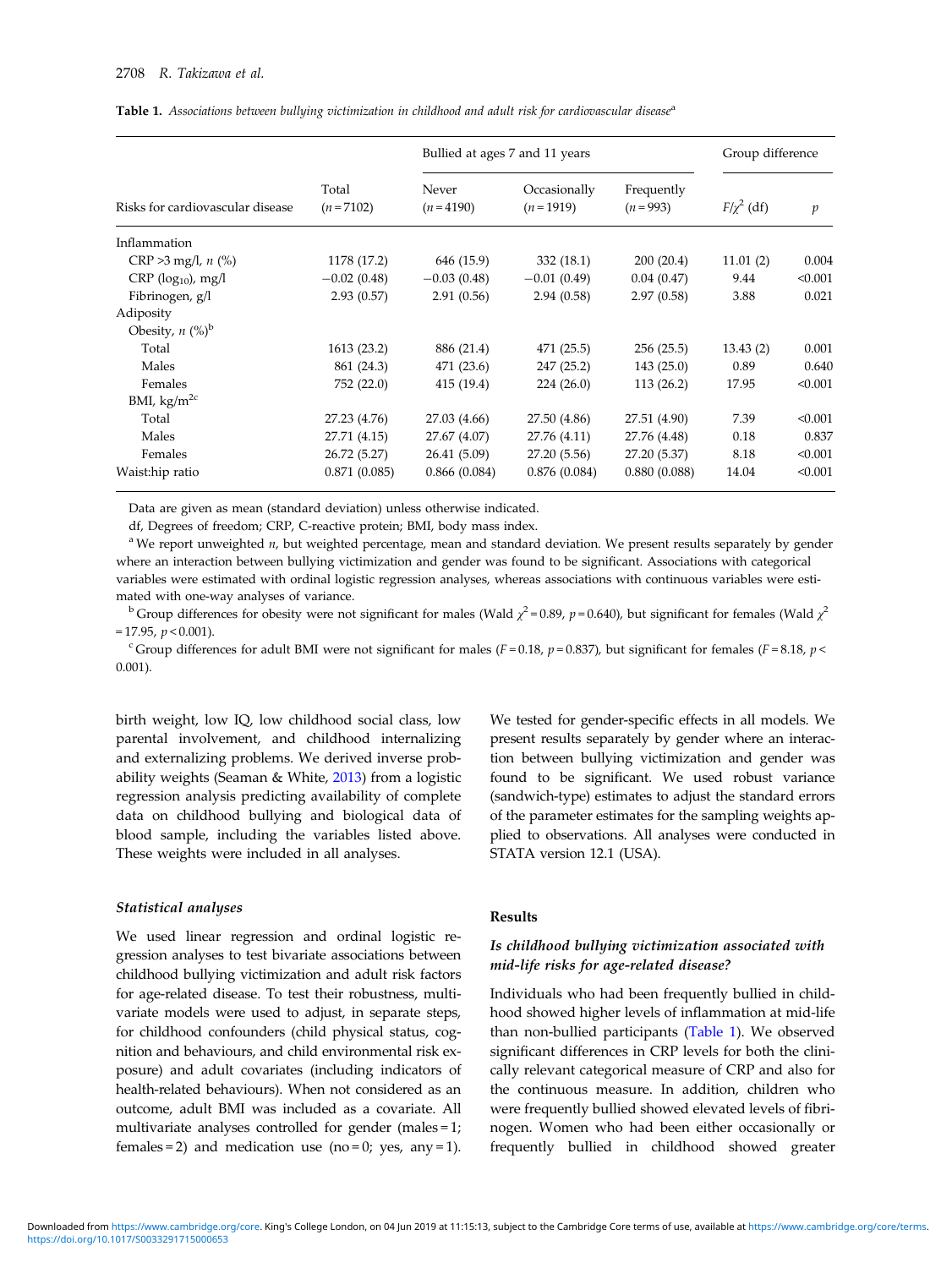adiposity in mid-life compared with women who had not been bullied. Differences in adiposity for bullied women were observed both for obesity and also across the full distribution of BMI. The effect of bullying generalized to a measure of central adiposity: both men and women who had been bullied in childhood showed greater waist:hip ratio at mid-life than nonbullied individuals.

# Is bullying victimization associated with childhood risk factors and adult correlates of age-related disease?

Bullying victimization was associated with several potential confounders assessed in childhood and also with adult correlates of age-related disease risks ([Table 2](#page-5-0)). In terms of child characteristics, bullied participants had lower birth weight and BMI at age 7 years than those who had not been bullied; they also had elevated levels of internalizing and externalizing problems and lower IQ scores; and they experienced greater socio-economic disadvantage as they were growing up. In mid-life, participants who had been bullied in childhood were in lower social class occupations and showed higher rates of affective disorders than their non-bullied peers. They were more likely to smoke than non-bullied participants and less likely to take regular exercise or eat healthily; bullied women were also more likely to report taking medications [\(Table 2\)](#page-5-0).

## Is childhood bullying victimization independently associated with adult risk for age-related disease after controlling for childhood confounders and adult correlates?

Controlling for childhood confounders and adult covariates did not modify the observed group differences in inflammation markers. Compared with those who had not been bullied in childhood, participants who had been frequently bullied showed higher CRP levels in mid-life after statistical adjustment for child physical status, cognition and behaviour, and environment, and also for adult health-related behaviours and other adult correlates ([Table 3](#page-6-0)). Adjusted analyses revealed similar results for the effect of bullying on fibrinogen levels, although the association was reduced to marginal significance when we statistically controlled for childhood behavioural problems and IQ, childhood adversities, and adult social class and BMI.

Compared with women who had not been bullied in childhood, women who had been occasionally or frequently bullied showed significantly higher rates of adult obesity and higher BMI in mid-life after childhood confounders and adult correlates were statistically accounted for ([Table 3](#page-6-0)). In relation to waist:hip ratio, associations with occasional bullying were less consistent, but links with frequent bullying remained largely significant.

When childhood confounders and adult correlates were statistically controlled for simultaneously, findings remained significant for the continuous measures of both CRP  $\beta$ =0.04, 95% confidence interval (CI) 0.00– 0.07,  $p = 0.0341$  and BMI ( $\beta = 0.54$ , 95% CI 0.08-1.00,  $p = 0.022$ ).

## Discussion

We report evidence that childhood bullying victimization is associated with increased risks for age-related disease at mid-life. Our study using data from a large prospective birth cohort shows that study participants who experienced bullying victimization have higher inflammation levels than non-bullied peers, and women who had been bullied are more likely to be obese decades later. Findings are consistent across two different measures of inflammation and two different measures of adiposity. They are also independent of the effects of correlated childhood risks, and of key adult risk factors targeted by current preventive interventions.

These findings are innovative in three ways. First, they add to the growing body of evidence from human and non-human primates showing the adverse effects of early stress on inflammatory and adiposity markers. Second, they widen the spectrum of poor outcomes associated with childhood bullying victimization to risks for age-related disease. Third, they show that early psychosocial stress exerts enduring effects that remain significant into mid-life, when inflammation and obesity are used clinically to predict age-related disease risk. Bullying victimization is a concern for policy and intervention because of the extensive evidence that it contributes to suffering in childhood and adolescence (Arseneault et al. [2010\)](#page-8-0). Recent research findings have been supporting initiatives aimed at reducing bullying behaviours. Findings from this study further suggest that preventing bullying in childhood could reduce risks for age-related disease. Our study also implies that early interventions with the victims could not only limit poor outcomes associated with being bullied in childhood but also contribute to the prevention of health problems in adulthood.

The effects of childhood bullying victimization on biological risks for age-related disease at mid-life were observed on both clinically relevant categorical measures and also across the whole continuum of the distribution of inflammation and adiposity. Therefore, tackling the effect of bullying victimization on risks for age-related disease may not only reduce the prevalence of problems at the clinical level, but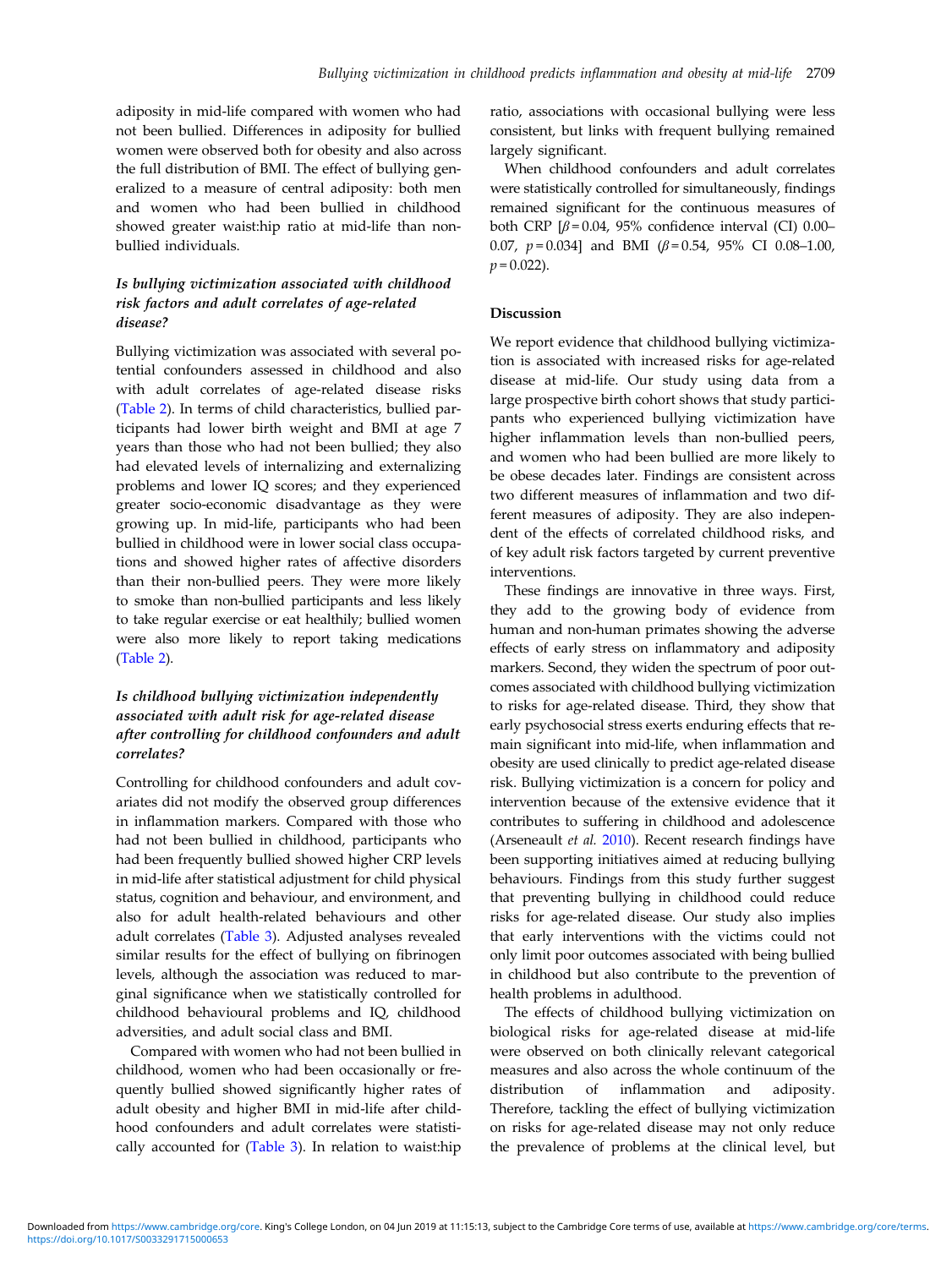|                                       |                       | Bullied at ages 7 and 11 years |                            |                           | Group difference |         |
|---------------------------------------|-----------------------|--------------------------------|----------------------------|---------------------------|------------------|---------|
|                                       | Total<br>$(n = 7102)$ | Never<br>$(n=4190)$            | Occasionally<br>$(n=1919)$ | Frequently<br>$(n = 993)$ | $F/\chi^2$ (df)  | Ρ       |
| Male gender, $n$ (%)                  | 3573 (51.1)           | 2012 (49.1)                    | 1005(52.5)                 | 556 (56.2)                | 15.83(2)         | < 0.001 |
| Childhood                             |                       |                                |                            |                           |                  |         |
| Physical status                       |                       |                                |                            |                           |                  |         |
| Birth weight, g                       | 3335.3 (510.1)        | 3352.2 (508.0)                 | 3317.6 (506.0)             | 3302.9 (523.4)            | 4.62             | 0.010   |
| Child BMI, kg/m <sup>2</sup>          | 15.84 (1.66)          | 15.87 (1.68)                   | 15.86 (1.62)               | 15.70 (1.65)              | 2.93             | 0.020   |
| Cognition/behaviour                   |                       |                                |                            |                           |                  |         |
| Internalizing problems                | 1.94(0.91)            | 1.85(0.88)                     | 2.03(0.92)                 | 2.14(0.97)                | 46.59            | < 0.001 |
| <b>Externalizing problems</b>         | 1.95(0.96)            | 1.89(0.92)                     | 2.00(1.01)                 | 2.10(1.02)                | 19.81            | < 0.001 |
| IQ                                    | 100.71 (14.17)        | 102.01 (13.89)                 | 99.44 (14.24)              | 97.99 (14.52)             | 38.89            | < 0.001 |
| Environmental exposure                |                       |                                |                            |                           |                  |         |
| Parental social class, $n$ (%)        |                       |                                |                            |                           | 35.94(2)         | < 0.001 |
| Professional/managerial               | 1555 (19.6)           | 1030 (22.0)                    | 369 (17.5)                 | 156 (14.1)                |                  |         |
| Skilled non-manual                    | 677 (9.3)             | 406 (9.4)                      | 190 (9.7)                  | 81 (7.9)                  |                  |         |
| Skilled manual                        | 3091 (45.0)           | 1763 (44.3)                    | 846 (44.5)                 | 482 (48.9)                |                  |         |
| Semi-skilled/unskilled manual         | 1740 (26.1)           | 957 (24.3)                     | 509 (28.3)                 | 274 (29.0)                |                  |         |
| Low parental involvement              | 1.14(1.43)            | 1.03(1.34)                     | 1.25(1.50)                 | 1.36(1.62)                | 25.50            | < 0.001 |
| Child adversity                       | 1.50(2.18)            | 1.38(2.08)                     | 1.59(2.25)                 | 1.80(2.37)                | 15.59            | < 0.001 |
| Adulthood                             |                       |                                |                            |                           |                  |         |
| Health-related behaviours             |                       |                                |                            |                           |                  |         |
| Smoking, n (%)                        | 1926 (28.1)           | 1113 (27.2)                    | 504 (27.5)                 | 309(32.1)                 | 6.64(2)          | 0.036   |
| Regular exercise, $n$ (%)             | 5213 (75.3)           | 3108 (76.2)                    | 1413 (75.2)                | 692 (72.1)                | 6.04(2)          | 0.049   |
| Eating fruits                         | 4.03(1.74)            | 4.09(1.70)                     | 4.01 (1.76)                | 3.81(1.82)                | 9.59             | < 0.001 |
| Eating vegetables                     | 3.07(1.48)            | 3.11(1.47)                     | 3.01(1.50)                 | 3.01(1.51)                | 3.90             | 0.020   |
| Other adult correlates                |                       |                                |                            |                           |                  |         |
| Adult social class, $n$ (%)           |                       |                                |                            |                           | 49.67 $(2)$      | < 0.001 |
| Professional/managerial               | 2914 (38.5)           | 1834 (41.4)                    | 740 (36.3)                 | 340 (31.3)                |                  |         |
| Skilled non-manual                    | 1438 (20.1)           | 857 (20.4)                     | 390 (20.1)                 | 191 (19.1)                |                  |         |
| Skilled manual                        | 1341 (20.3)           | 754 (19.7)                     | 364 (19.6)                 | 223 (23.9)                |                  |         |
| Semi-skilled/unskilled manual         | 1409 (21.1)           | 745 (18.5)                     | 425 (24.0)                 | 239 (25.8)                |                  |         |
| Depression/anxiety diagnosis, $n$ (%) | 403(6.0)              | 217(5.3)                       | 112(6.3)                   | 74 (8.0)                  | 9.06(2)          | 0.011   |
| Alcohol dependence, $n$ (%)           | 429(6.6)              | 267(6.8)                       | 105(6.5)                   | 57(6.3)                   | 0.46(2)          | 0.793   |
| Medications, $n$ (%) <sup>b</sup>     |                       |                                |                            |                           |                  |         |
| Total                                 | 2602 (36.8)           | 1493 (35.8)                    | 718 (37.4)                 | 391 (39.8)                | 5.14(2)          | 0.076   |
| Males                                 | 1022 (28.5)           | 576 (28.6)                     | 275 (27.2)                 | 171 (30.4)                | 1.56(2)          | 0.459   |
| Females                               | 1580 (45.5)           | 917 (42.7)                     | 443 (48.7)                 | 220 (51.8)                | 14.94(2)         | < 0.001 |
|                                       |                       |                                |                            |                           |                  |         |

<span id="page-5-0"></span>Table 2. Associations between bullying victimization in childhood and childhood confounding factors and key adult variables<sup>a</sup>

Data are given as mean (standard deviation) unless otherwise indicated.

df, Degrees of freedom; BMI, body mass index; IQ, intelligence quotient.

<sup>a</sup> We report unweighted  $n$ , but weighted percentage, mean and standard deviation. Associations with categorical variables were estimated in ordinal logistic regression analyses, whereas associations with continuous variables were estimated in oneway analyses of variance.

<sup>b</sup> Gender-specific associations were found only for use of medication only.

also across the wider population. Clinical studies are needed to establish if the effects of childhood bullying on risks for age-related disease can be remediated before the onset of clinical symptoms. For example, in previous research we reported that bullied children are at higher risk of psychiatric disorders in adult life (Takizawa et al. [2014\)](#page-10-0), and psychiatric disorders have been linked to prospective increase in obesity (Luppino et al. [2010\)](#page-8-0). It is unclear if interventions that can relieve mental health problems in bullied individuals can also affect the biological vulnerability for age-related disease.

Future research also needs to investigate the molecular mechanisms through which exposure to psychosocial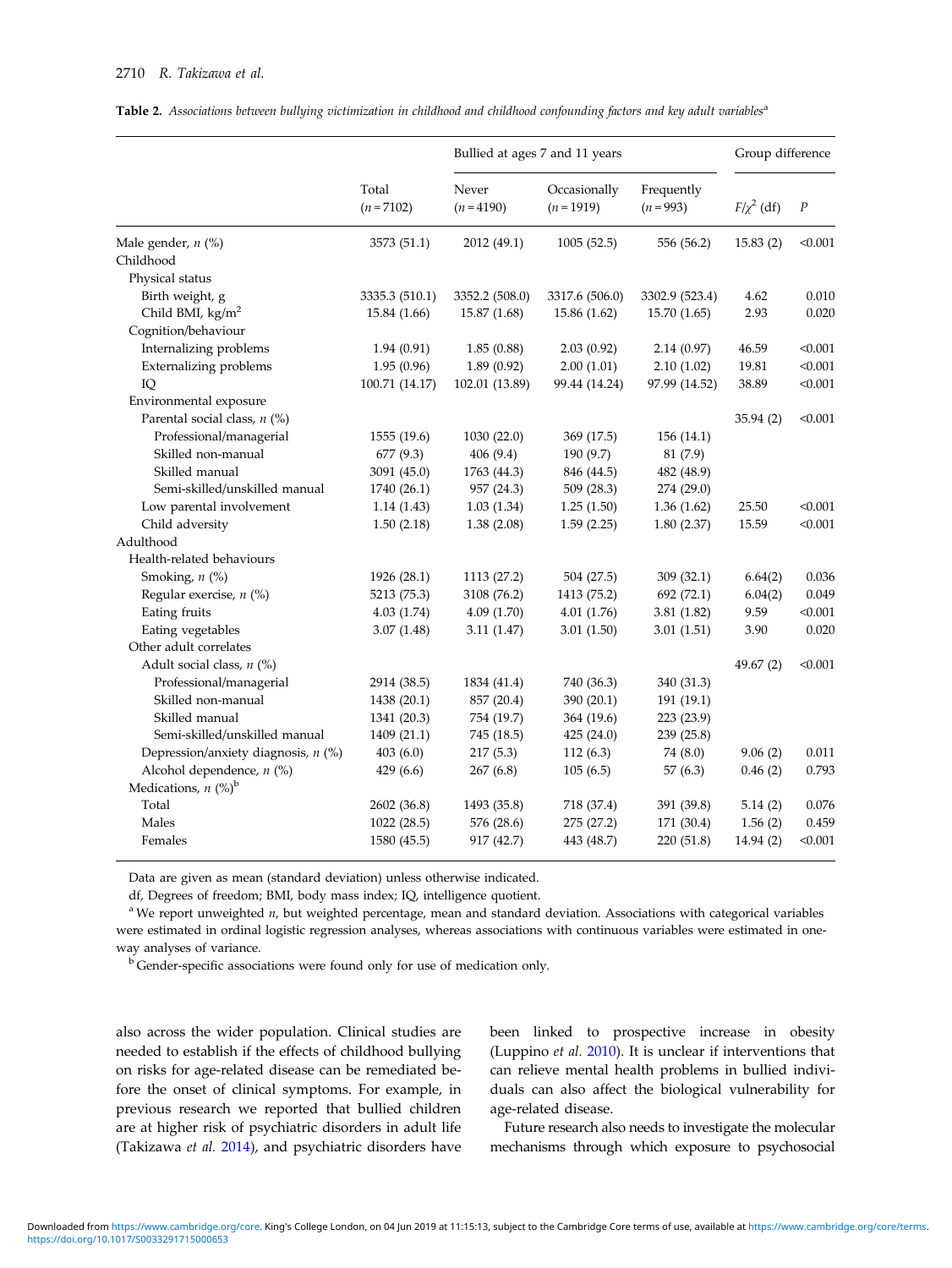|                            | Unadjusted                       | Model $1$ – controlling<br>for child physical<br>statusb | Model 2 – controlling for<br>child cognition/<br>behaviourb | Model $3$ – controlling<br>for child environment <sup>b</sup> | Model $4$ – controlling for<br>adult health-related<br>behaviours <sup>b</sup> | Model $5$ – controlling<br>for other adult<br>correlatesb |
|----------------------------|----------------------------------|----------------------------------------------------------|-------------------------------------------------------------|---------------------------------------------------------------|--------------------------------------------------------------------------------|-----------------------------------------------------------|
| Inflammation               |                                  |                                                          |                                                             |                                                               |                                                                                |                                                           |
| $CRP > 3$ mg/l             |                                  |                                                          |                                                             |                                                               |                                                                                |                                                           |
| Occasionally bullied       | 1.17 (0.99 to 1.37) <sup>+</sup> | 1.15 $(0.97 \text{ to } 1.37)$                           | 1.12 $(0.95 \text{ to } 1.32)$                              | 1.13 $(0.96 \text{ to } 1.33)$                                | 1.14 $(0.96 \text{ to } 1.33)$                                                 | 1.11 $(0.93 \text{ to } 1.33)$                            |
| Frequently bullied         | 1.35 (1.12 to $1.64$ )**         | 1.33 (1.09 to $1.64$ )**                                 | 1.27 (1.04 to $1.54$ )*                                     | 1.29 (1.07 to $1.57$ <sup>**</sup>                            | 1.27 (1.05 to $1.55$ )*                                                        | 1.29 (1.04 to $1.59$ )*                                   |
| $CRP$ (log <sub>10</sub> ) |                                  |                                                          |                                                             |                                                               |                                                                                |                                                           |
| Occasionally bullied       | $0.02$ (-0.01 to 0.05)           | $0.02$ (-0.01 to 0.05)                                   | $0.01$ (-0.02 to 0.04)                                      | $0.01$ (-0.02 to 0.03)                                        | $0.01$ (-0.02 to 0.04)                                                         | $0.00$ (-0.03 to 0.02)                                    |
| Frequently bullied         | $0.07$ (0.04 to 0.10)***         | $0.07$ (0.03 to 0.11)***                                 | $0.05$ (0.02 to 0.09)**                                     | $0.05$ (0.02 to 0.09)**                                       | $0.05$ (0.02 to 0.09)**                                                        | $0.05$ (0.02 to 0.09)**                                   |
| Fibrinogen                 |                                  |                                                          |                                                             |                                                               |                                                                                |                                                           |
| Occasionally bullied       | $0.03$ (-0.01 to 0.06)           | $0.02$ (-0.02 to 0.05)                                   | $0.01$ (-0.02 to 0.05)                                      | $0.01$ (-0.02 to 0.05)                                        | $0.03$ (0.00 to 0.06)                                                          | $0.01$ (-0.02 to 0.04)                                    |
| Frequently bullied         | $0.06$ (0.02 to 0.10)**          | $0.05$ (0.01 to 0.10) <sup>*</sup>                       | $0.04$ (0.00 to 0.08) <sup>+</sup>                          | $0.04$ (0.00 to 0.08) <sup>*</sup>                            | $0.05$ (0.00 to 0.09)*                                                         | $0.04$ (0.00 to 0.08) <sup>+</sup>                        |
| Adiposity                  |                                  |                                                          |                                                             |                                                               |                                                                                |                                                           |
| Obesity (only for females) |                                  |                                                          |                                                             |                                                               |                                                                                |                                                           |
| Occasionally bullied       | 1.45 (1.18 to 1.77)**            | 1.43 (1.18 to 1.74)**                                    | 1.39 (1.17 to $1.67$ <sup>**</sup>                          | 1.39 (1.17 to 1.66)**                                         | 1.41 (1.18 to 1.69)***                                                         | 1.39 (1.15 to $1.67$ )**                                  |
| Frequently bullied         | 1.41 (1.09 to 1.83)**            | 1.39 (1.08 to 1.79)**                                    | 1.26 (1.00 to $1.59$ )*                                     | 1.26 $(1.00 \text{ to } 1.59)^*$                              | 1.33 (1.06 to $1.68$ )*                                                        | 1.28 (1.00 to $1.64$ )*                                   |
| BMI (only for females)     |                                  |                                                          |                                                             |                                                               |                                                                                |                                                           |
| Occasionally bullied       | $0.87$ (0.44 to 1.31)**          | $0.86$ (0.41 to 1.32)**                                  | $0.76$ (0.33 to 1.19)**                                     | $0.74$ (0.30 to 1.17)**                                       | $0.86$ (0.42 to 1.30)***                                                       | $0.77$ (0.33 to 1.22)**                                   |
| Frequently bullied         | $0.73$ (0.17 to 1.30)**          | $0.87$ (0.30 to 1.44)**                                  | $0.54$ (-0.03 to 1.11) <sup>+</sup>                         | $0.52$ (-0.05 to 1.10) <sup>+</sup>                           | $0.75$ (0.18 to 1.32)**                                                        | $0.52$ (-0.05 to 1.10) <sup>+</sup>                       |
| Waist:hip ratio $(*100)^c$ |                                  |                                                          |                                                             |                                                               |                                                                                |                                                           |
| Occasionally bullied       | $0.41$ (0.08 to 0.74)**          | $0.41$ (0.05 to 0.76)*                                   | $0.22$ (0.10 to 0.55)                                       | $0.27$ (-0.06 to 0.60)                                        | $0.37$ (0.04 to 0.70)*                                                         | $0.30$ (-0.04 to 0.64) <sup>+</sup>                       |
| Frequently bullied         | $0.70$ (0.27 to 1.14)**          | $0.80$ (0.34 to 1.25)***                                 | $0.39$ (-0.04 to 0.83) <sup>+</sup>                         | $0.47$ (0.04 to 0.91) <sup>*</sup>                            | $0.56$ (0.12 to 1.00)**                                                        | $0.50$ (0.05 to 0.95)*                                    |
|                            |                                  |                                                          |                                                             |                                                               |                                                                                |                                                           |

<span id="page-6-0"></span>Table 3. Multivariate models for the associations between childhood bullying victimization and adult risk for cardiovascular disease, controlling for childhood confounders and adult key variables<sup>a</sup>

Data are given as odds ratio or  $\beta$  coefficient (95% confidence interval).

CRP, C-reactive protein; BMI, body mass index.

<sup>a</sup> All models controlled for effects of gender and use of medications. We present results separately by gender where an interaction between bullying victimization and gender was found to be significant.

<sup>b</sup> We report the adjusted odds ratio/β values in model 1 [child physical status (birth weight and child BMI)], in model 2 [child cognition/behaviour (internalizing problems and externalizing problems and childhood intelligence quotient)], in model 3 [child environment (parental social class, low parental involvement and child adversity)], in model <sup>4</sup> [adult health-related behaviours (smoking, regular exercise, diet and exercise] and in model 5 [other adult correlates (adult social class, depression/anxiety disorders, alcohol dependence and adult BMI)].

 $\textdegree$ Waist:hip ratio values were multiplied by 100 for these analyses.

Significant findings: \*\*\*  $p \le 0.001$ , \*\*  $p \le 0.01$ , \*  $p \le 0.05$ , †  $p \le 0.10$  (trend level).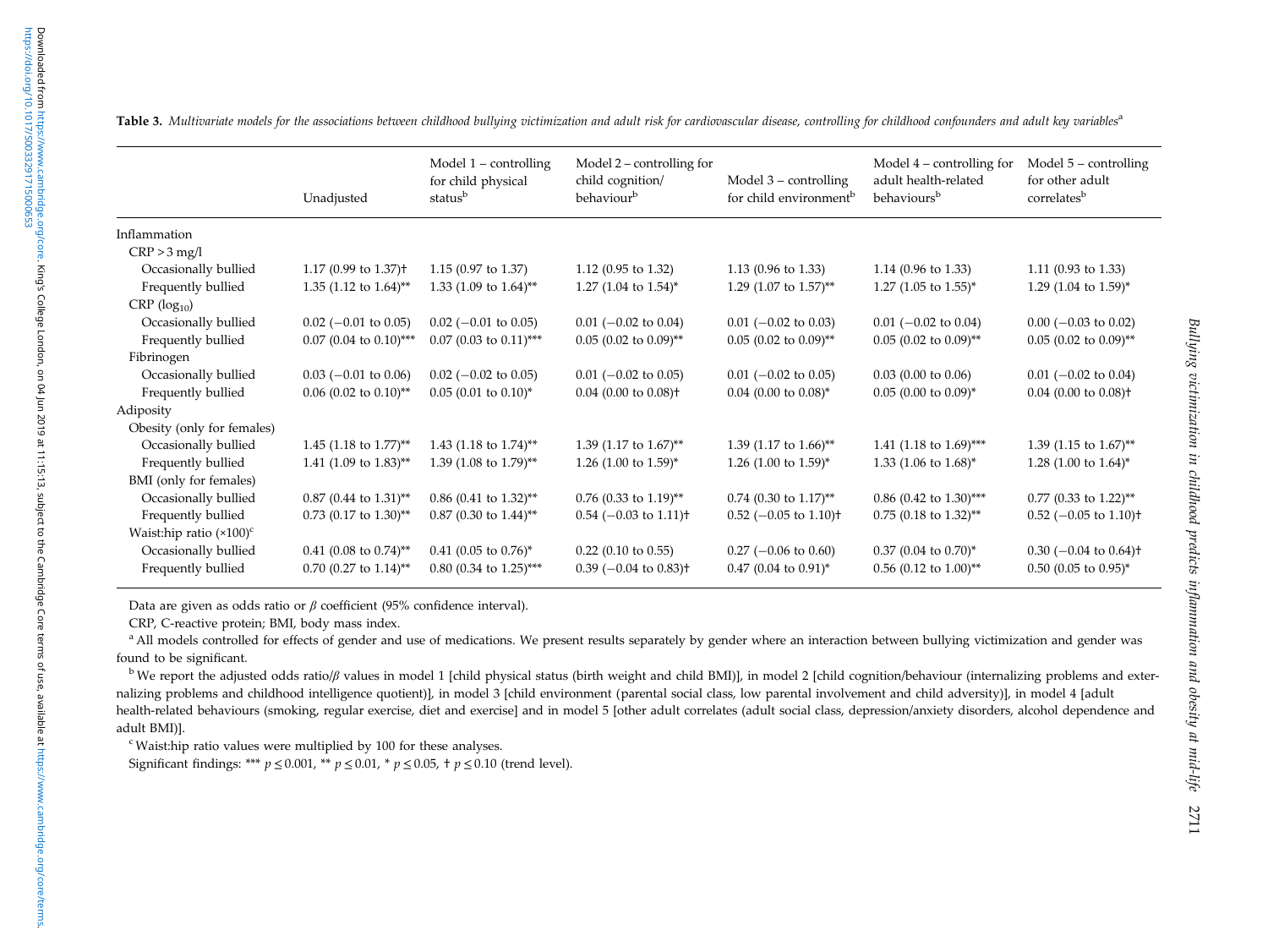adversity, including bullying in childhood, can be translated to biological risks for disease (biological embedding; Danese & McEwen, [2012](#page-8-0)). Bullied children undergo epigenetic changes (Ouellet-Morin et al. [2013\)](#page-9-0) associated with blunted neuroendocrine response to psychosocial challenges (Ouellet-Morin et al. [2011](#page-9-0)a). We have previously reported that these neuroendocrine abnormalities were linked to greater internalizing and externalizing problems in childhood (Ouellet-Morin et al. [2011](#page-9-0)b). It is possible that these neuroendocrine abnormalities also contribute to the later risks for high inflammation and obesity observed here (Danese & McEwen, [2012\)](#page-8-0).

Despite these significant effects, not all bullied children had high inflammation or were obese in adult life. Notably, the effect of childhood bullying on midlife BMI was limited to women. This is consistent with reported effects of maltreatment in humans (Danese & Tan, [2014\)](#page-8-0), and early life stress in non-human primates (Conti et al. [2012\)](#page-8-0). However, we found that the effect of early life stress could be generalized across genders with regard to abdominal adiposity. The origins and mechanisms of these individual differences need to be further investigated.

Our findings should be interpreted in light of some limitations. First, attrition in the NCDS across nearly five decades of assessment was not negligible, though it is unlikely that this affected the pattern of our findings; drop-out was not associated with bullying victimization and we controlled for other effects of selective attrition by including weights throughout the analyses. Second, the associations we observed could be confounded by a number of unmeasured factors. Reassuringly, findings from our study of a large cohort of human participants are consistent with those of experimental research in non-human primates (Cole et al. [2012;](#page-8-0) Conti et al. [2012\)](#page-8-0) that allow greater control over potential confounders. Third, we did not assess age-related diseases per se, but rather their established risks. An unknown proportion of participants will not develop age-related disease in later life despite their known risks. For prevention schemes and policies, however, knowing about risks may be useful for deciding targets of effective interventions. Fourth, the public health significance of childhood bullying victimization could be questioned in light of the relatively small effects reported here. This may reflect associations across an extended period over the life course. The high prevalence of bullying victimization, high inflammation and obesity would, however, suggest that preventable effects in the population may still be considerable despite the low effect sizes reported here.

Regardless of these limitations, our results have potential implications for future research, clinical practice and public health. Bullying by peers appears to have a non-negligible effect on risks for age-related disease independent from those of other established risks. This and other forms of childhood adversity are not currently addressed by preventive interventions for age-related disease. In light of these findings, new models of preventive interventions for age-related disease need to consider psychosocial risk factors and life-course trajectories. The main focus of preventive interventions for age-related disease has traditionally been on physical risk factors, such as smoking, physical inactivity and unhealthy diet. These are clearly important, but interventions targeting these established risk factors in adults are challenging and of limited effect (Braunwald, [1997;](#page-8-0) Ebrahim et al. [2006](#page-8-0)). Some of the root causes of these unhealthy behaviours may be traced back to childhood psychosocial adversity (Anda et al. [1999](#page-8-0)) and these also need to be tackled by health promotion strategies.

#### Supplementary material

For supplementary material accompanying this paper visit http://dx.doi.org/10.1017/S0033291715000653

#### Acknowledgements

The authors thank all the participants in the 1958 NCDS; the Centre for Longitudinal Studies (CLS), Institute of Education for the use of these data; and the Economic and Social Data Service (ESDS) for making them available. However, neither the CLS nor the ESDS bears any responsibility for the analysis or interpretation of these data. We also thank Charlotte Clark and Stephen Stansfeld for the advice about the scoring of the Revised Clinical Interview Schedule and Andrew Pickles for statistical advice. This study received funding from the British Academy (MD120015) to L.A. as a Mid-Career Fellow. R.T. is a Newton International Fellow jointly funded by the Royal Society and the British Academy. The sponsors played no part in the design or conduct of the study, the analysis or interpretation of data, or the writing of the article and the decision to submit it for publication.

R.T., A.D., B.M. and L.A. are responsible for the study concept and design, interpretation of data, and drafting and revising the manuscript for important intellectual content. R.T. had full access to all the data in the study, takes responsibility for the integrity of the data and the accuracy of the data analysis.

## Declaration of Interest

None.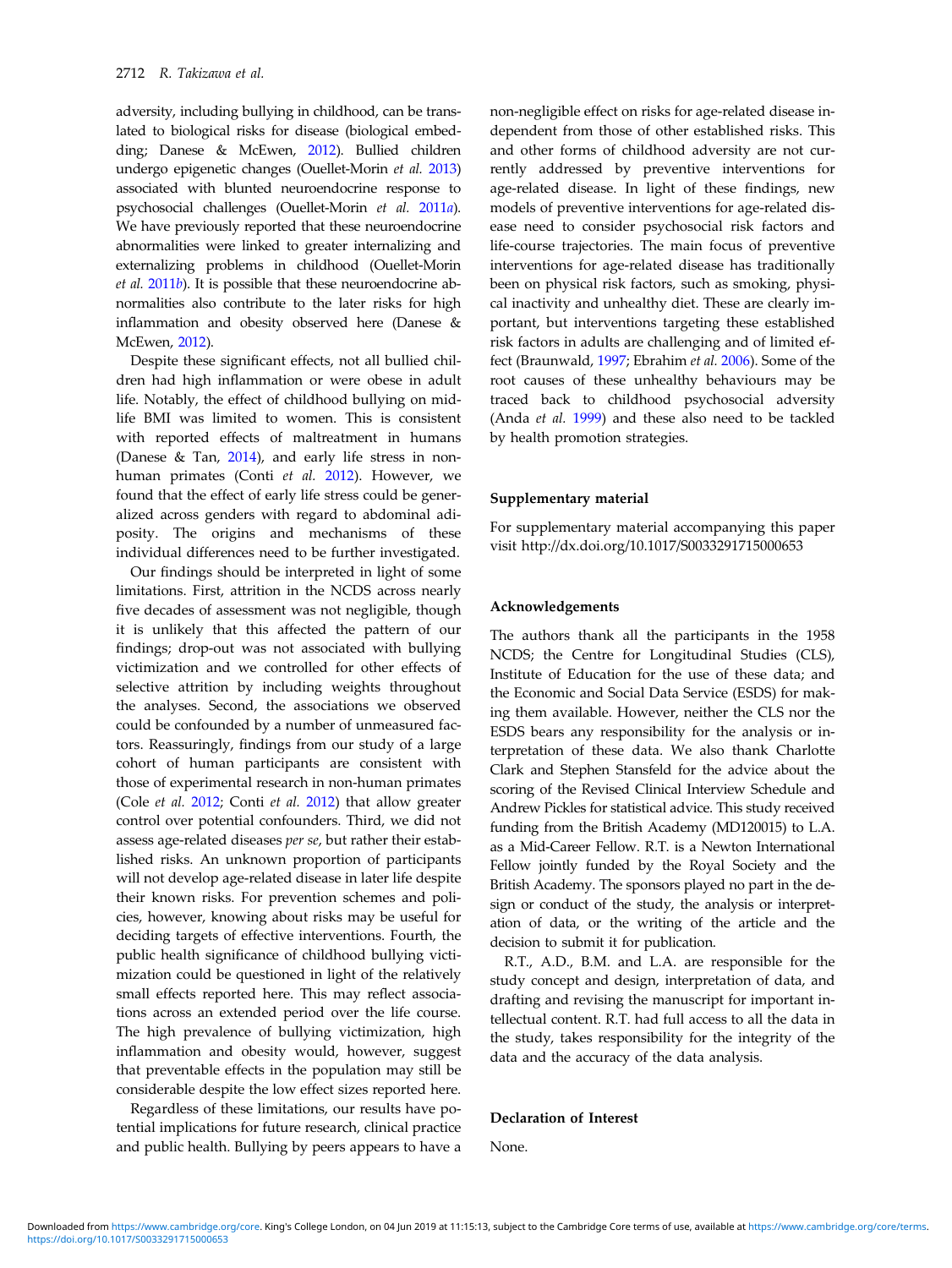## <span id="page-8-0"></span>References

- Anda RF, Croft JB, Felitti VJ, Nordenberg D, Giles WH, Williamson DF, Giovino GA (1999). Adverse childhood experiences and smoking during adolescence and adulthood. Journal of the American Medical Association 282, 1652–1658.
- Arseneault L, Bowes L, Shakoor S (2010). Bullying victimization in youths and mental health problems: 'much ado about nothing'? Psychological Medicine 40, 717–729.
- Arseneault L, Cannon M, Fisher HL, Polanczyk G, Moffitt TE, Caspi A (2011). Childhood trauma and children's emerging psychotic symptoms: a genetically sensitive longitudinal cohort study. American Journal of Psychiatry 168, 65–72.
- Babor T, Higgins-Biddle J, Saunders J, Monteiro M (2001). The Alcohol Use Disorders Identification Test, Guidelines for Use in Primary Care. World Health Organization: Geneva.
- Berenson GS, Srinivasan SR, Bao W, Newman WP, III, Tracy RE, Wattigney WA (1998). Association between multiple cardiovascular risk factors and atherosclerosis in children and young adults. The Bogalusa Heart Study. New England Journal of Medicine 338, 1650–1656.
- Bond L, Carlin JB, Thomas L, Rubin K, Patton G (2001). Does bullying cause emotional problems? A prospective study of young teenagers. BMJ 323, 480–484.
- Braunwald E (1997). Shattuck lecture cardiovascular medicine at the turn of the millennium: triumphs, concerns, and opportunities. New England Journal of Medicine 337, 1360–1369.
- Brent DA, Silverstein M (2013). Shedding light on the long shadow of childhood adversity. Journal of the American Medical Association 309, 1777–1778.
- Christensen K, Doblhammer G, Rau R, Vaupel JW (2009). Ageing populations: the challenges ahead. Lancet 374, 1196– 1208.
- Clark C, Rodgers B, Caldwell T, Power C, Stansfeld S (2007). Childhood and adulthood psychological ill health as predictors of midlife affective and anxiety disorders: the 1958 British Birth Cohort. Archives of General Psychiatry 64, 668–678.
- Cole SW, Conti G, Arevalo JM, Ruggiero AM, Heckman JJ, Suomi SJ (2012). Transcriptional modulation of the developing immune system by early life social adversity. Proceedings of the National Academy of Sciences of the United States of America 109, 20578–20583.
- Conti G, Hansman C, Heckman JJ, Novak MF, Ruggiero A, Suomi SJ (2012). Primate evidence on the late health effects of early-life adversity. Proceedings of the National Academy of Sciences of the United States of America 109, 8866–8871.
- Copeland WE, Wolke D, Lereya ST, Shanahan L, Worthman C, Costello EJ (2014). Childhood bullying involvement predicts low-grade systemic inflammation into adulthood. Proceedings of the National Academy of Sciences of the United States of America 111, 7570–7575.
- Danese A, McEwen BS (2012). Adverse childhood experiences, allostasis, allostatic load, and age-related disease. Physiology and Behavior 106, 29–39.
- Danese A, Pariante CM, Caspi A, Taylor A, Poulton R (2007). Childhood maltreatment predicts adult

inflammation in a life-course study. Proceedings of the National Academy of Sciences of the United States of America 104, 1319–1324.

- Danese A, Tan M (2014). Childhood maltreatment and obesity: systematic review and meta-analysis. Molecular Psychiatry 19, 544–554.
- Douglas JWB (1964). The Home and the School. MacGibbon & Kee: London.
- Ebrahim S, Beswick A, Burke M, Davey Smith G (2006). Multiple risk factor interventions for primary prevention of coronary heart disease. Cochrane Database of Systematic Reviews, Issue 1. Art. no. CD001561. doi:10.1002/14651858. CD001561.pub3.
- Fisher HL, Moffitt TE, Houts RM, Belsky DW, Arseneault L, Caspi A (2012). Bullying victimisation and risk of self harm in early adolescence: longitudinal cohort study. BMJ 344, e2683.
- Gilbert R, Widom CS, Browne K, Fergusson D, Webb E, Janson S (2009). Burden and consequences of child maltreatment in high-income countries. Lancet 373, 68–81.
- Kaptoge S, Di Angelantonio E, Pennells L, Wood AM, White IR, Gao P, Walker M, Thompson A, Sarwar N, Caslake M, Butterworth AS, Amouyel P, Assmann G, Bakker SJ, Barr EL, Barrett-Connor E, Benjamin EJ, Bjorkelund C, Brenner H, Brunner E, Clarke R, Cooper JA, Cremer P, Cushman M, Dagenais GR, D'Agostino Sr, RB, Dankner R, Davey-Smith G, Deeg D, Dekker JM, Engstrom G, Folsom AR, Fowkes FG, Gallacher J, Gaziano JM, Giampaoli S, Gillum RF, Hofman A, Howard BV, Ingelsson E, Iso H, Jorgensen T, Kiechl S, Kitamura A, Kiyohara Y, Koenig W, Kromhout D, Kuller LH, Lawlor DA, Meade TW, Nissinen A, Nordestgaard BG, Onat A, Panagiotakos DB, Psaty BM, Rodriguez B, Rosengren A, Salomaa V, Kauhanen J, Salonen JT, Shaffer JA, Shea S, Ford I, Stehouwer CD, Strandberg TE, Tipping RW, Tosetto A, Wassertheil-Smoller S, Wennberg P, Westendorp RG, Whincup PH, Wilhelmsen L, Woodward M, Lowe GD, Wareham NJ, Khaw KT, Sattar N, Packard CJ, Gudnason V, Ridker PM, Pepys MB, Thompson SG, Danesh J (2012). C-reactive protein, fibrinogen, and cardiovascular disease prediction. New England Journal of Medicine 367, 1310–1320.
- Lewis G, Pelosi AJ, Araya R, Dunn G (1992). Measuring psychiatric disorder in the community: a standardized assessment for use by lay interviewers. Psychological Medicine 22, 465–486.
- Luppino FS, de Wit LM, Bouvy PF, Stijnen T, Cuijpers P, Penninx BW, Zitman FG (2010). Overweight, obesity, and depression: a systematic review and meta-analysis of longitudinal studies. Archives of General Psychiatry 67, 220– 229.
- Matthews KA, Chang YF, Thurston RC, Bromberger JT (2014). Child abuse is related to inflammation in mid-life women: role of obesity. Brain, Behavior, and Immunity 36, 29–34.
- Midei AJ, Matthews KA (2011). Interpersonal violence in childhood as a risk factor for obesity: a systematic review of the literature and proposed pathways. Obesity Reviews 12, e159–e172.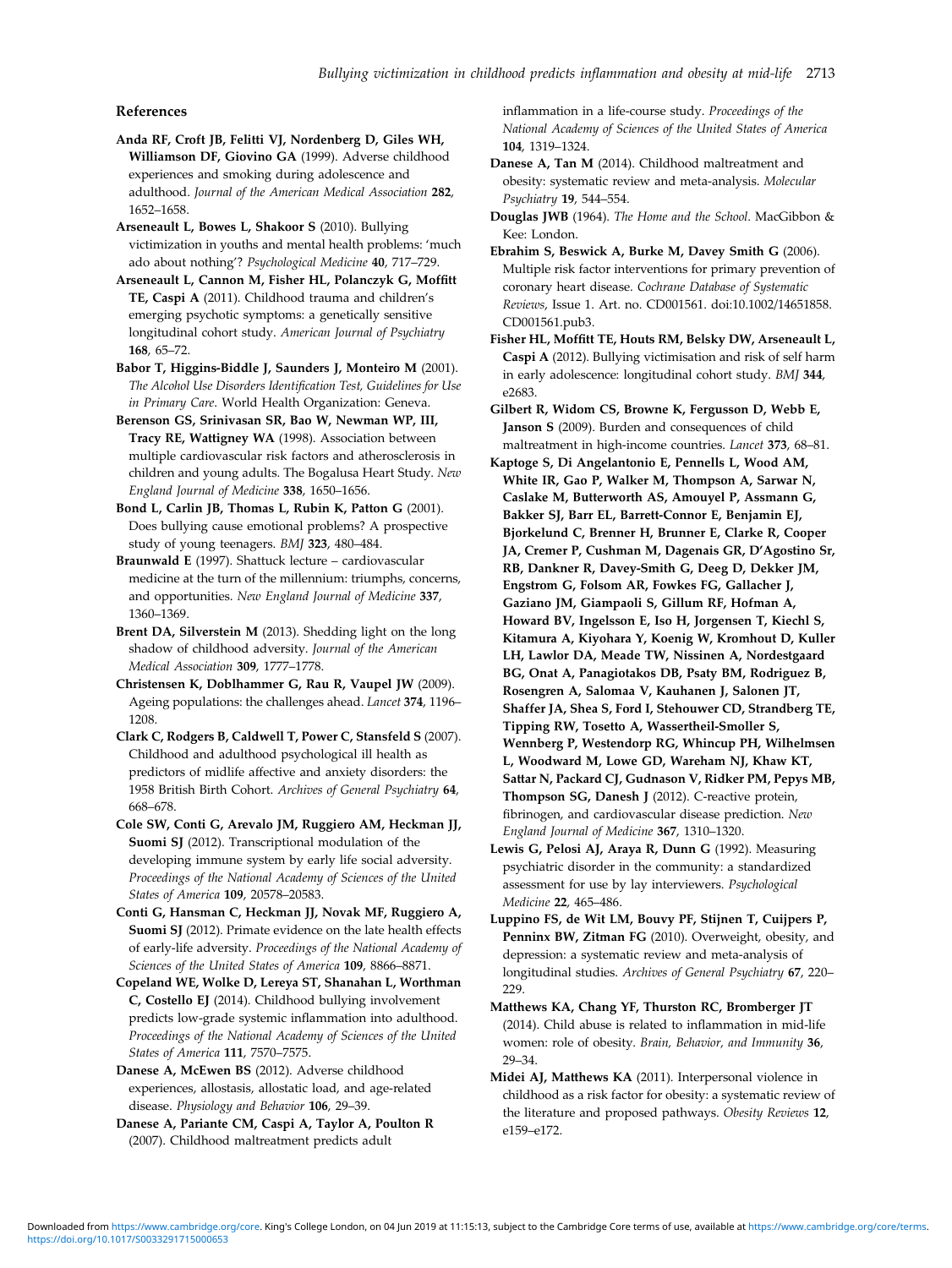<span id="page-9-0"></span>Murray CJL, Vos T, Lozano R, Naghavi M, Flaxman AD, Michaud C, Ezzati M, Shibuya K, Salomon JA, Abdalla S, Aboyans V, Abraham J, Ackerman I, Aggarwal R, Ahn SY, Ali MK, Alvarado M, Anderson HR, Anderson LM, Andrews KG, Atkinson C, Baddour LM, Bahalim AN, Barker-Collo S, Barrero LH, Bartels DH, Basanez MG, Baxter A, Bell ML, Benjamin EJ, Bennett D, Bernabe E, Bhalla K, Bhandari B, Bikbov B, Bin Abdulhak A, Birbeck G, Black JA, Blencowe H, Blore JD, Blyth F, Bolliger I, Bonaventure A, Boufous SA, Bourne R, Boussinesq M, Braithwaite T, Brayne C, Bridgett L, Brooker S, Brooks P, Brugha TS, Bryan-Hancock C, Bucello C, Buchbinder R, Buckle G, Budke CM, Burch M, Burney P, Burstein R, Calabria B, Campbell B, Canter CE, Carabin H, Carapetis J, Carmona L, Cella C, Charlson F, Chen HL, Cheng ATA, Chou D, Chugh SS, Coffeng LE, Colan SD, Colquhoun S, Colson KE, Condon J, Connor MD, Cooper LT, Corriere M, Cortinovis M, De Vaccaro KC, Couser W, Cowie BC, Criqui MH, Cross M, Dabhadkar KC, Dahiya M, Dahodwala N, Damsere-Derry J, Danaei G, Davis A, De Leo D, Degenhardt L, Dellavalle R, Delossantos A, Denenberg J, Derrett S, Des Jarlais DC, Dharmaratne SD, Dherani M, Diaz-Torne C, Dolk H, Dorsey ER, Driscoll T, Duber H, Ebel B, Edmond K, Elbaz A, Ali SE, Erskine H, Erwin PJ, Espindola P, Ewoigbokhan SE, Farzadfar F, Feigin V, Felson DT, Ferrari A, Ferri CP, Fevre EM, Finucane MM, Flaxman S, Flood L, Foreman K, Forouzanfar MH, Fowkes FGR, Fransen M, Freeman MK, Gabbe BJ, Gabriel SE, Gakidou E, Ganatra HA, Garcia B, Gaspari F, Gillum RF, Gmel G, Gonzalez-Medina D, Gosselin R, Grainger R, Grant B, Groeger J, Guillemin F, Gunnell D, Gupta R, Haagsma J, Hagan H, Halasa YA, Hall W, Haring D, Haro JM, Harrison JE, Havmoeller R, Hay RJ, Higashi H, Hill C, Hoen B, Hoffman H, Hotez PJ, Hoy D, Huang JJ, Ibeanusi SE, Jacobsen KH, James SL, Jarvis D, Jasrasaria R, Jayaraman S, Johns N, Jonas JB, Karthikeyan G, Kassebaum N, Kawakami N, Keren A, Khoo JP, King CH, Knowlton LM, Kobusingye O, Koranteng A, Krishnamurthi R, Laden F, Lalloo R, Laslett LL, Lathlean T, Leasher JL, Lee YY, Leigh J, Levinson D, Lim SS, Limb E, Lin JK, Lipnick M, Lipshultz SE, Liu W, Loane M, Ohno SL, Lyons R, Mabweijano J, MacIntyre MF, Malekzadeh R, Mallinger L, Manivannan S, Marcenes W, March L, Margolis DJ, Marks GB, Marks R, Matsumori A, Matzopoulos R, Mayosi BM, McAnulty JH, McDermott MM, McGill N, McGrath J, Medina-Mora ME, Meltzer M, Mensah GA, Merriman TR, Meyer AC, Miglioli V, Miller M, Miller TR, Mitchell PB, Mock C, Mocumbi AO, Moffitt TE, Mokdad AA, Monasta L, Montico M, Moradi-Lakeh M, Moran A, Morawska L, Mori R, Murdoch ME, Mwaniki MK, Naidoo K, Nair MN, Naldi L, Narayan KMV, Nelson PK, Nelson RG, Nevitt MC, Newton CR, Nolte S, Norman P, Norman R, O'Donnell M, O'Hanlon S, Olives C, Omer SB, Ortblad K, Osborne R, Ozgediz D, Page A, Pahari B, Pandian JD, Rivero AP, Patten SB, Pearce N, Padilla RP, Perez-Ruiz F, Perico N, Pesudovs K, Phillips D, Phillips MR, Pierce K, Pion S, Polanczyk GV, Polinder S, Pope CA, Popova S, Porrini E, Pourmalek F, Prince M, Pullan RL, Ramaiah

KD, Ranganathan D, Razavi H, Regan M, Rehm JT, Rein DB, Remuzzi G, Richardson K, Rivara FP, Roberts T, Robinson C, De Leon FR, Ronfani L, Room R, Rosenfeld LC, Rushton L, Sacco RL, Saha S, Sampson U, Sanchez-Riera L, Sanman E, Schwebel DC, Scott JG, Segui-Gomez M, Shahraz S, Shepard DS, Shin H, Shivakoti R, Singh D, Singh GM, Singh JA, Singleton J, Sleet DA, Sliwa K, Smith E, Smith JL, Stapelberg NJC, Steer A, Steiner T, Stolk WA, Stovner LJ, Sudfeld C, Syed S, Tamburlini G, Tavakkoli M, Taylor HR, Taylor JA, Taylor WJ, Thomas B, Thomson WM, Thurston GD, Tleyjeh IM, Tonelli M, Towbin JRA, Truelsen T, Tsilimbaris MK, Ubeda C, Undurraga EA, van der Werf MJ, van Os J, Vavilala MS, Venketasubramanian N, Wang MR, Wang WZ, Watt K, Weatherall DJ, Weinstock MA, Weintraub R, Weisskopf MG, Weissman MM, White RA, Whiteford H, Wiebe N, Wiersma ST, Wilkinson JD, Williams HC, Williams SRM, Witt E, Wolfe F, Woolf AD, Wulf S, Yeh PH, Zaidi AKM, Zheng ZJ, Zonies D, Lopez AD (2012). Disability-adjusted life years (DALYs) for 291 diseases and injuries in 21 regions, 1990–2010: a systematic analysis for the Global Burden of Disease Study 2010. Lancet 380, 2197–2223.

- Nansel TR, Craig W, Overpeck MD, Saluja G, Ruan WJ (2004). Cross-national consistency in the relationship between bullying behaviors and psychosocial adjustment. Archives of Pediatrics and Adolescent Medicine 158, 730–736.
- Nansel TR, Overpeck M, Pilla RS, Ruan WJ, Simons-Morton B, Scheidt P (2001). Bullying behaviors among US youth: prevalence and association with psychosocial adjustment. Journal of the American Medical Association 285, 2094–2100.
- Office of Population Censuses and Surveys (1980). Classification of Occupations. HMSO: London.
- Olweus D (1993). Bullying at School: What We Know and What We Can Do. Blackwell Publishers: Oxford.
- Ouellet-Morin I, Danese A, Bowes L, Shakoor S, Ambler A, Pariante CM, Papadopoulos AS, Caspi A, Moffitt TE, Arseneault L (2011a). A discordant monozygotic twin design shows blunted cortisol reactivity among bullied children. Journal of the American Academy of Child and Adolescent Psychiatry 50, 574–582.e3.
- Ouellet-Morin I, Odgers CL, Danese A, Bowes L, Shakoor S, Papadopoulos AS, Caspi A, Moffitt TE, Arseneault L (2011b). Blunted cortisol responses to stress signal social and behavioral problems among maltreated/bullied 12-year-old children. Biological Psychiatry 70, 1016–1023.
- Ouellet-Morin I, Wong CC, Danese A, Pariante CM, Papadopoulos AS, Mill J, Arseneault L (2013). Increased serotonin transporter gene (SERT) DNA methylation is associated with bullying victimization and blunted cortisol response to stress in childhood: a longitudinal study of discordant monozygotic twins. Psychological Medicine 43, 1813–1823.
- Pearson TA, Mensah GA, Alexander RW, Anderson JL, Cannon RO III, Criqui M, Fadl YY, Fortmann SP, Hong Y, Myers GL, Rifai N, Smith Jr SC Taubert K, Tracy RP, Vinicor F (2003). Markers of inflammation and cardiovascular disease: application to clinical and public